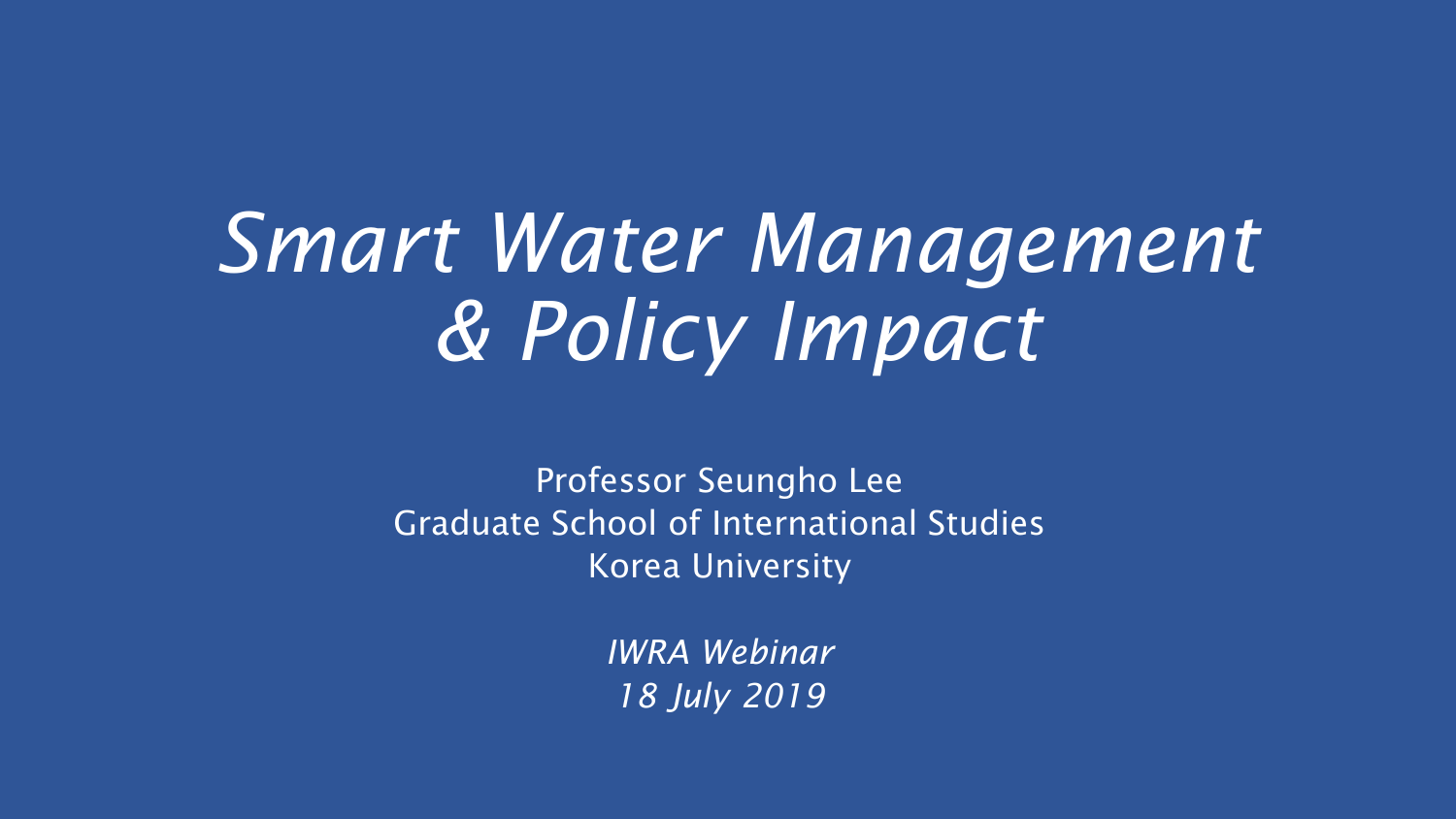#### Table of Contents

- 1. Background
- 2. Definition
- 3. Policy Impacts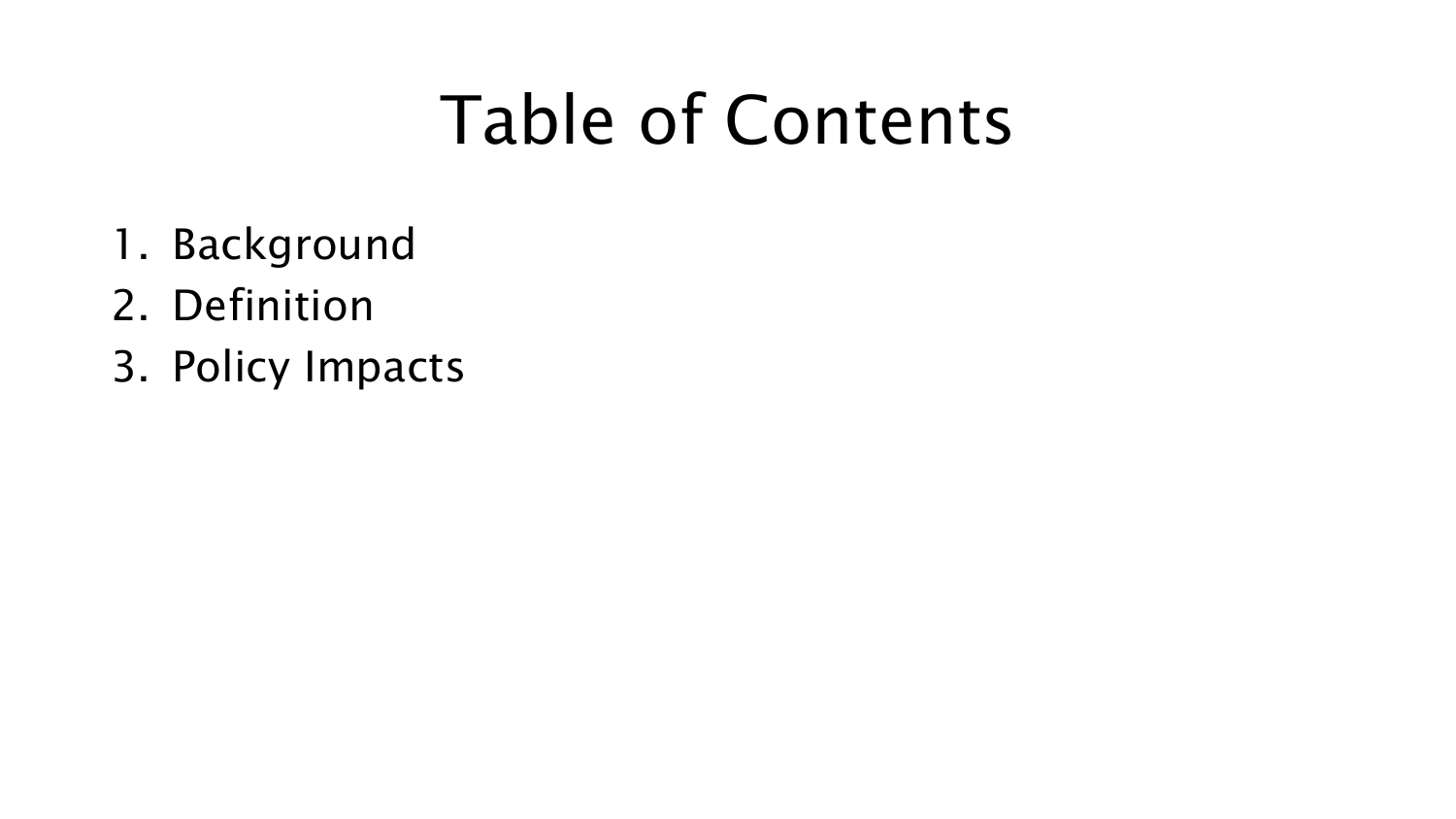## 1. Background

- Why *Smart Water Management* now?
	- Water resources conservation
	- Alternative water sources, such as water reuse & recycle needed
	- Decentralized & locality-led water & wastewater treatment
	- Long-distance & energy-intensive water & wastewater delivery
	- Diminishing investment
	- Climate change & population growth
	- Water-energy-food-urbanization-climate change…nexus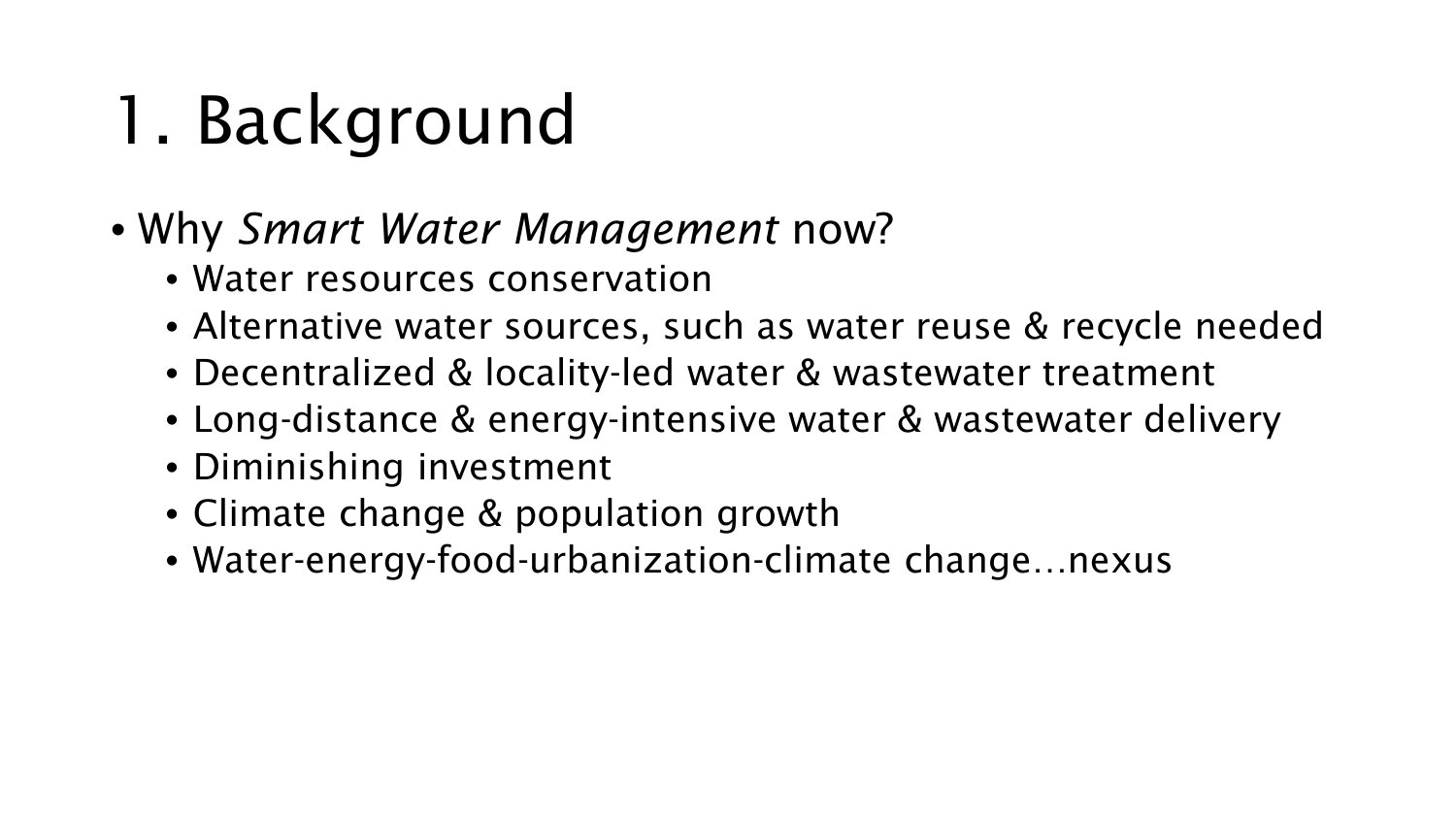## 2. Definition

- Down-to-earth definition
	- Advanced & cutting-edge water management system through the use of ICT, i.e. smart meter, smart sensor & digital maps for improving water resources, water supply & sanitation services
	- Management of river water, rainwater, groundwater, wastewater & desalinated water, water transfer, water reuse & recycle
- More thoughts
	- Securing sufficient amounts of water through diverse methods through Advanced Metering Infrastructure (AMI) (two-way automatic metering), sensor & server (ICT)
	- Considering agriculture, industries & ecosystems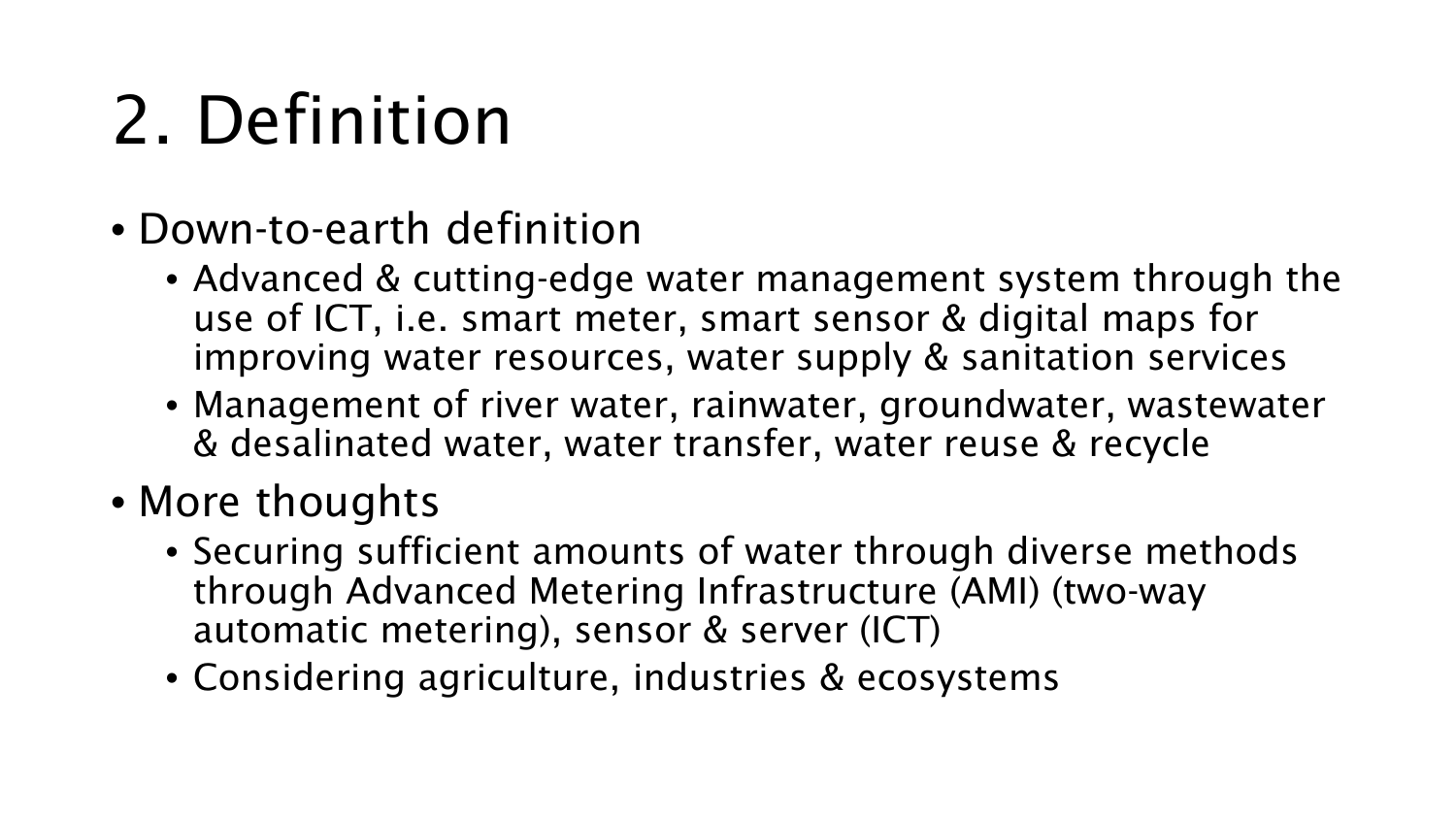Intelligent **Network** smart sensor, meter & server

Big Data Collection & Analysis

households, industries, agriculture & the environment

Composition of *Smart Water Management*

Development & groundwater, rainwater harvesting, water reuse & recycle, desalination

Diverse Water Resources Management surface water,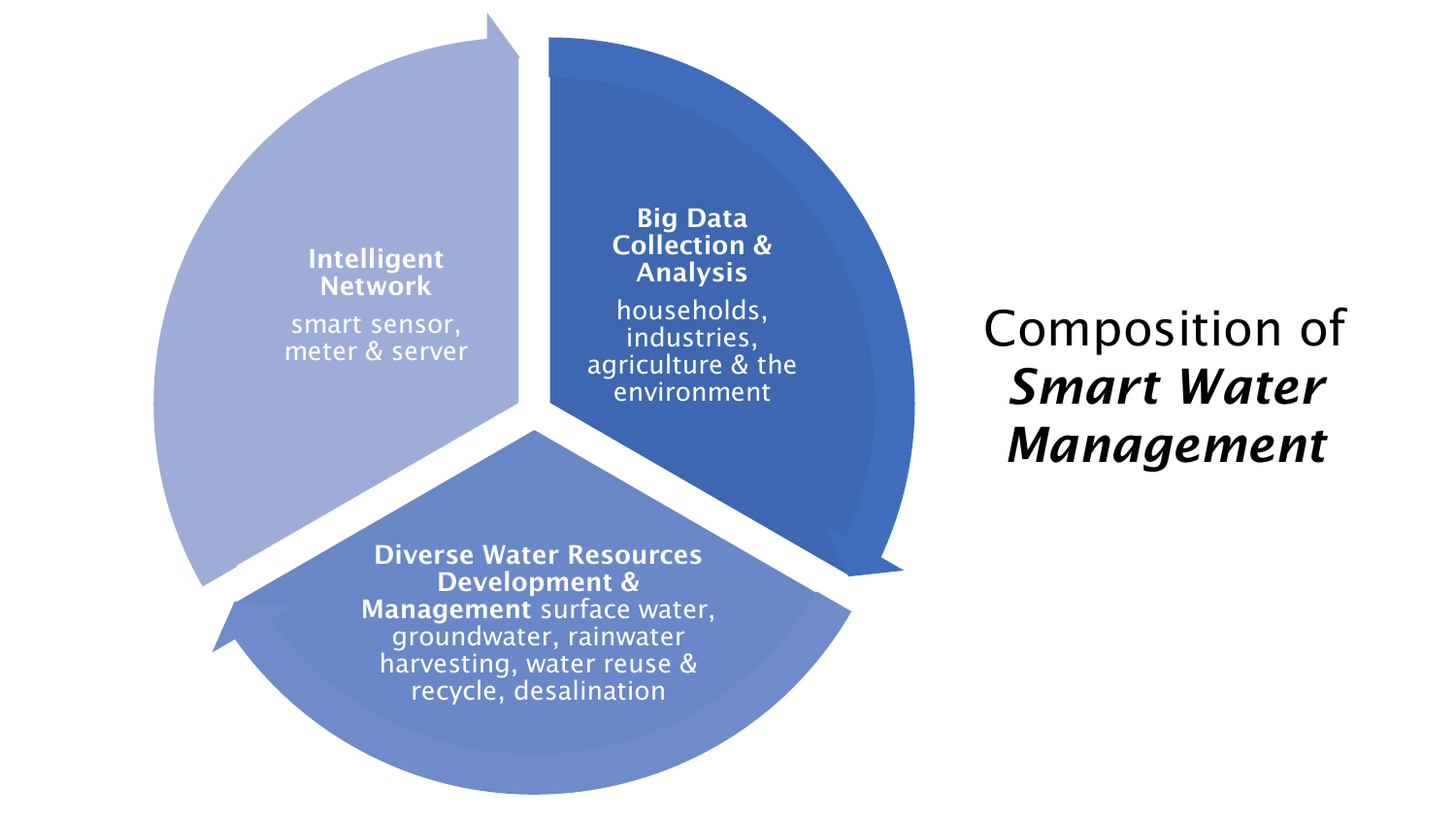## 3. Policy Impact

#### *1) Improvement of service quality*

- Consumer as proactive stakeholders to monitor real-time information on water & sanitation services
- Saving water & immediate check of problems in water networks
- *2) Preparation against extreme climate change events* 
	- Advocating multiple & decentralized water & sanitation service facilities & networks
	- Well prepared against extreme weather events, i.e. urban flashflood & long-spelled drought
	- Saving energy against centralized water & sanitation systems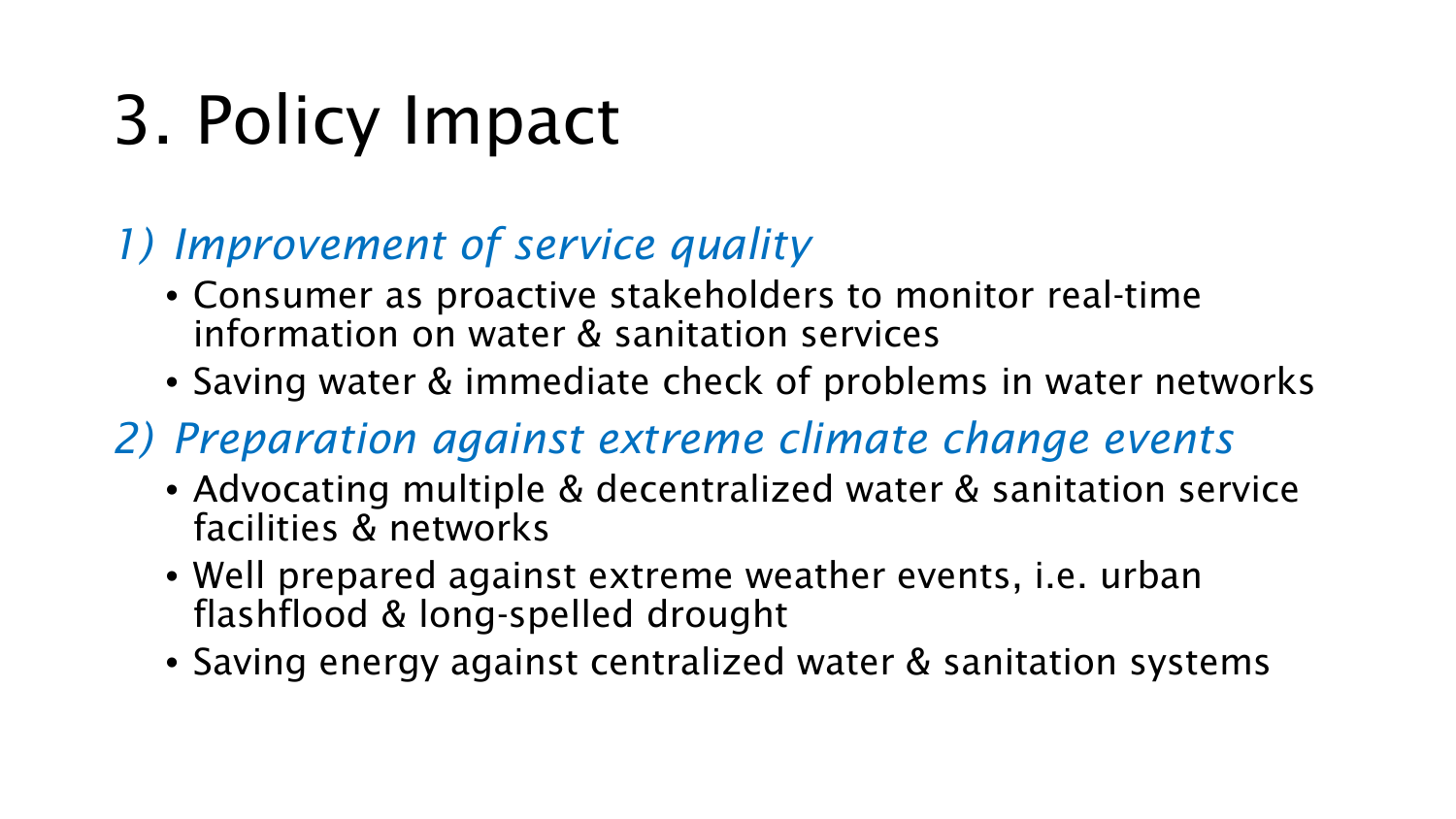## 3. Policy Impact

#### *3) Low investment & high return*

- Little need to construct brand-new facilities & networks
- Self-reliance of local areas in water supply & sanitation services
- Short-distance & emergency water transfer possible

#### *4) Better water governance at the river basin level*

- Two-way information, good for service providers & consumers
- Consumers with better access to water data  $\rightarrow$  able to monitor service quality provided by public/and private providers
- Data sharing means power transfer from service providers to consumers *a prerequisite for strengthening stakeholder engagement in decision-making at the river basin level*